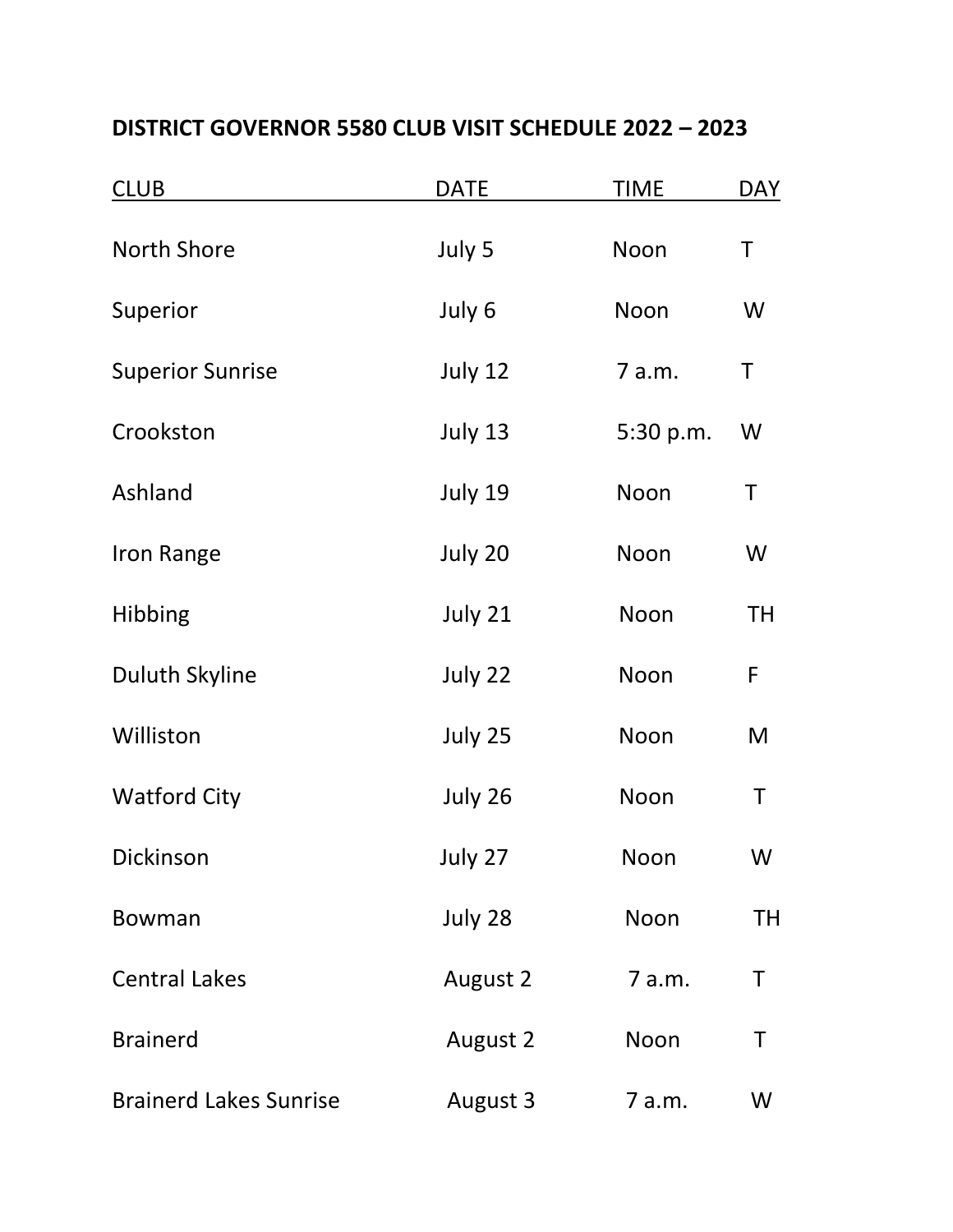| Wadena                       | August 3     | Noon      | W         |
|------------------------------|--------------|-----------|-----------|
| Ely                          | August 10    | Noon      | W         |
| Port Arthur                  | August 16    | Noon      | Τ         |
| Nipigon                      | August 17    | Noon      | W         |
| Fort William                 | August 17    | 5:30 p.m. | W         |
| <b>Thunder Bay Lakehead</b>  | August 18    | 7:30 a.m. | <b>TH</b> |
| <b>Fergus Falls Sunrise</b>  | August 23    | 6:45 a.m. | Τ         |
| <b>Wahpeton Breckenridge</b> | August 23    | Noon      | Τ         |
| <b>Fergus Falls Noon</b>     | August 24    | Noon      | W         |
| <b>Bismarck Far West</b>     | August 29    | 7 a.m.    | M         |
| Minot (Both Clubs)           | August 29    | Noon      | M         |
| <b>Valley City</b>           | August 30    | Noon      | Τ         |
| <b>Bismarck</b>              | August 31    | Noon      | W         |
| Perham                       | September 1  | Noon      | TН        |
| Walker                       | September 20 | Noon      | Τ         |
| <b>Duluth Harbortown</b>     | September 21 | 7 a.m.    | W         |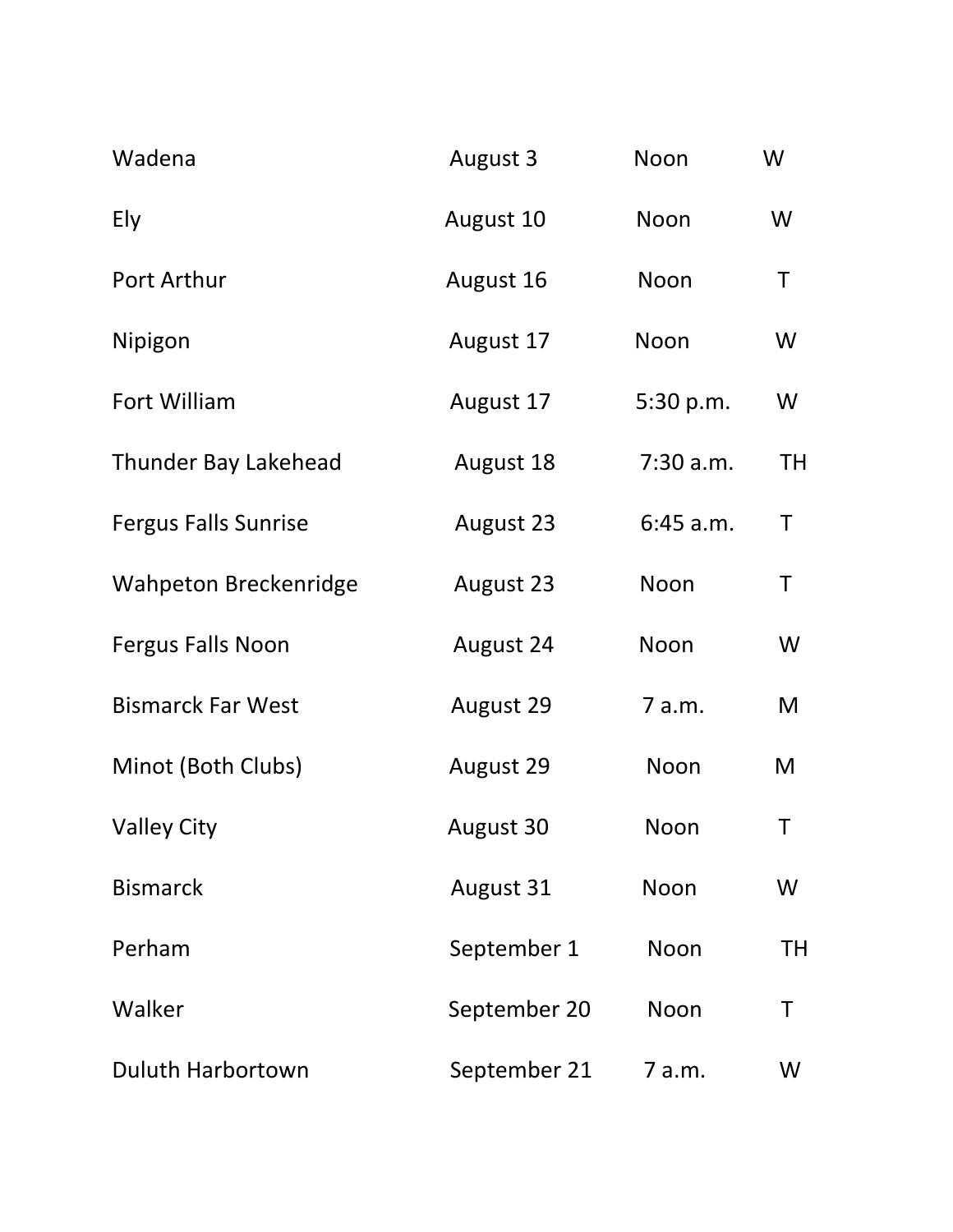| Hibbing-Chisholm               | September 27 | 7 a.m.      | T         |
|--------------------------------|--------------|-------------|-----------|
| <b>Grand Rapids Centennial</b> | September 29 | Noon        | <b>TH</b> |
| Fargo West                     | October 3    | Noon        | M         |
| FM PM                          | October 3    | 5:30 p.m.   | M         |
| Moorhead                       | October 4    | 11:45 a.m.  | Τ         |
| Fargo                          | October 5    | Noon        | W         |
| FM AM                          | October 6    | 7 a.m.      | <b>TH</b> |
| <b>Detroit Lakes Breakfast</b> | October 11   | $6:55$ a.m. | Τ         |
| <b>Pelican Rapids</b>          | October 11   | Noon        | Τ         |
| Park Rapids                    | October 12   | Noon        | W         |
| <b>Detroit Lakes</b>           | October 13   | Noon        | TH        |
| <b>Grand Rapids</b>            | October 17   | 6 p.m.      | M         |
| <b>Grand Forks Noon</b>        | October 18   | Noon        | Τ         |
| <b>Grand Forks Downtown</b>    | October 18   | 5:15 p.m.   | Τ         |
| <b>East Grand Forks</b>        | October 19   | Noon        | W         |
| <b>Grand Forks Breakfast</b>   | October 20   | <b>TBD</b>  | TН        |
| Bemidji                        | October 24   | Noon        | M         |